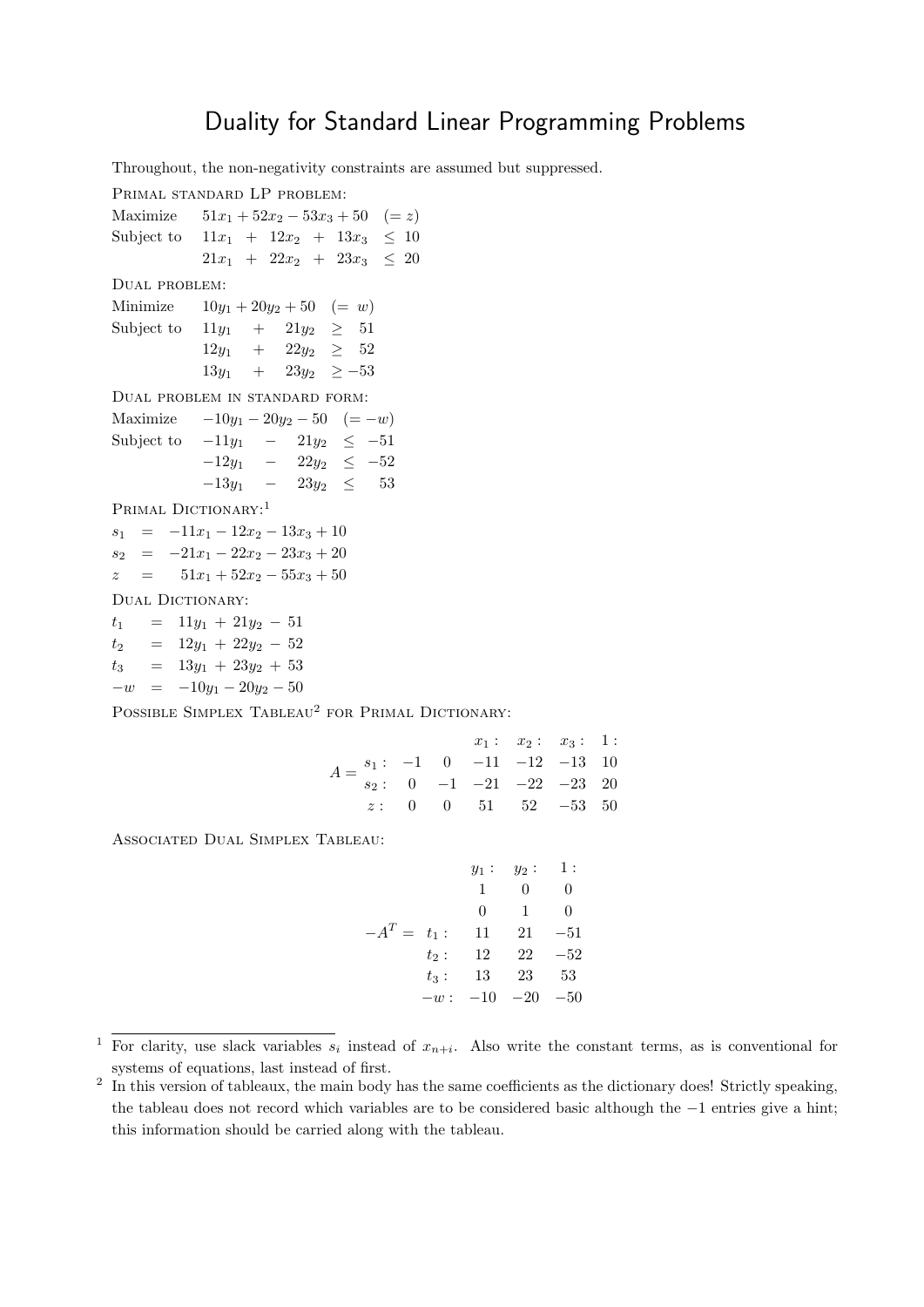Correspondences between variables:

primal constraints/slack variables  $s_i \longrightarrow$  dual decision variables  $y_i$ primal decision variables  $x_j \longrightarrow$  dual constraints/slack variables  $t_j$ 

Note that free variables (ones with no non-negativity constraints) in one problem correspond to equality constraints in the other problem and visa versa. This follows easily from the following substitution which allows the arguments given below to extend to the case of free variables and equality constraints.

Replace each equality constraint  $\sum a_{ij}x_j = b_i$  by two constraints  $\sum a_{ij}x_j \leq b_i$  and  $\sum -a_{ij}x_j \leq -b_i$ . In the dual problem, this gives rise to two nonnegative variables  $yp_i$  and  $ym_i$  whose coefficients have opposite signs. Combining as  $y_i = yp_i - ym_i$ , we obtain a dual variable which is free.

Each free variable  $x_j$  can be written as the difference  $xp_j - xm_j$  of two nonnegative variables  $xp_j$  and  $xm_j$ . In the dual problem this gives rise to two inequality constraints which combine into the equality constraint  $\sum a_{ij}y_i = c_j.$ 

A TRICK TO AVOID THE 2-PHASE SIMPLEX METHOD. The 2-phase simplex method can be avoided by working with a modified LP problem. Introduce the variable  $x_0$  obtaining:

Maximize  $c_j x_j - M x_0 \quad (= z)$ Subject to  $\sum a_{ij}x_j - x_0 \leq b_i$ 

where M is a symbol with  $M \gg 1$ . Even better treat  $aM + b$  lexicographically with  $M > b$  for every b. As a first step make  $x_0$  basic and  $s_I$  nonbasic, where  $b_I$  is the least of the  $b_i$ 's. The modified problem is now feasible. Use the 1-phase simplex method, but make  $x_0$  nonbasic at the first chance possible. Once nonbasic,  $x_0$  and M can be ignored. If  $x_0$  remains basic, then the original problem is infeasible. The original tableau will contain an extra column

$$
x_0: \\
+1 \\
\vdots \\
+1 \\
-M
$$

while the dual tableau contains an extra row

$$
t_0: \quad -1 \quad \cdots \quad -1 \quad +M
$$

which corresponds to an extra constraint  $-y_1 - \cdots - y_m + M \geq 0$ , that is,  $y_1 + \cdots + y_m \leq M$ . Note that this constraint effectively makes the modified dual problem bounded. Thus feasibility and boundedness appear dual to each other: If the primal problem is feasible then the dual problem can not be unbounded, that is, is infeasible or optimal.

The key observation. In solving equations one usually uses row operations (changing equations) but one could use column operations (changing variables) instead.

The main step in the simplex method for the primal problem is to shift around the columns containing the single −1 entries in the tableau, the "basic" columns. This is done by pivoting,<sup>3</sup> that is, by a sequence of row operations whose net effect can be recorded by a matrix R. Thus  $A\mathbf{x} = \mathbf{0}$  becomes  $B\mathbf{x} = \mathbf{0}$  where  $B = RA$ . Taking negative transposes gives  $-B^T = (-A^T)C$  where  $C = R^T$ . Thus applying the corresponding sequence of column operations, shifts around the rows containing the single 1 entries in the dual tableau

<sup>3</sup> On the negative transpose matrix these gives rise to a series of steps which amount to the "dual simplex method" if the original dual problem is viewed as a new primal problem.